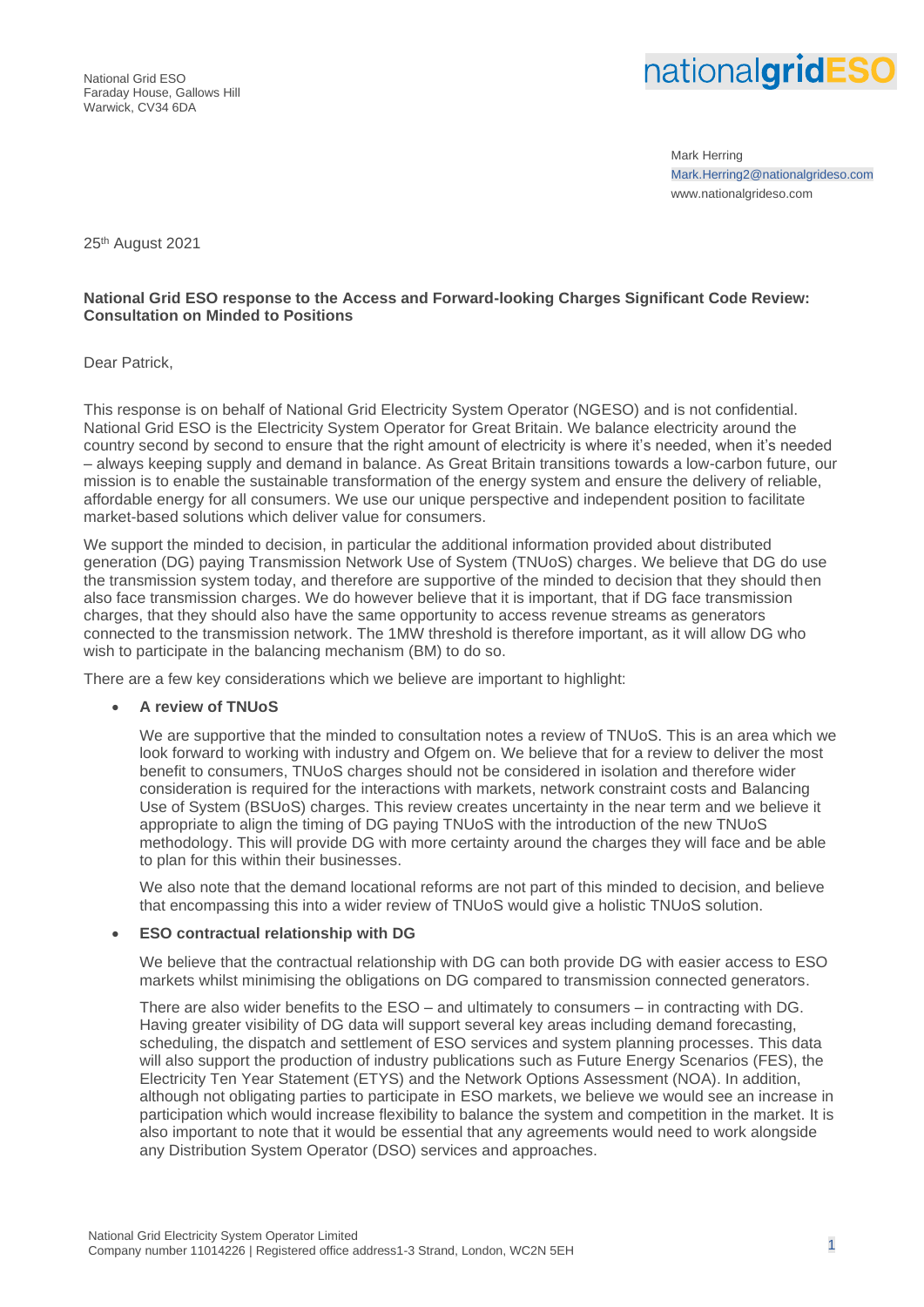Contracting with DG 1MW and above would be a significant undertaking for the ESO, potentially resulting in the number of contracts being actively managed increasing from c500 to c5000. This would require increased resource dependant on the complexity of the contractual frameworks, increased volumes of new customer onboarding and servicing requirements, and the degree to which a new system might be able to create and manage all contracts digitally. However, we believe that the benefits of contracting with DG outweigh this.

Due to the benefits associated with this, and significant time required to develop and implement a new approach to contract with DG, we propose that the contractual solution should commence in advance of DG paying TNUoS. This would reduce the complexity of charging DG TNUoS once the new TNUoS methodology was created, as the data set and mechanism would already be in place.

Our detailed response to your questions is appended to this letter.

We welcome the opportunity to further discuss the points raised in this response and look forward to working with both Ofgem and industry as the detail of these reforms are worked through. Should you require further information please contact James Stone in the first instance at James.Stone@nationalgrideso.com.

Yours sincerely

WHE

Mark Herring Senior Manager, Code Change Delivery National Grid Electricity System Operator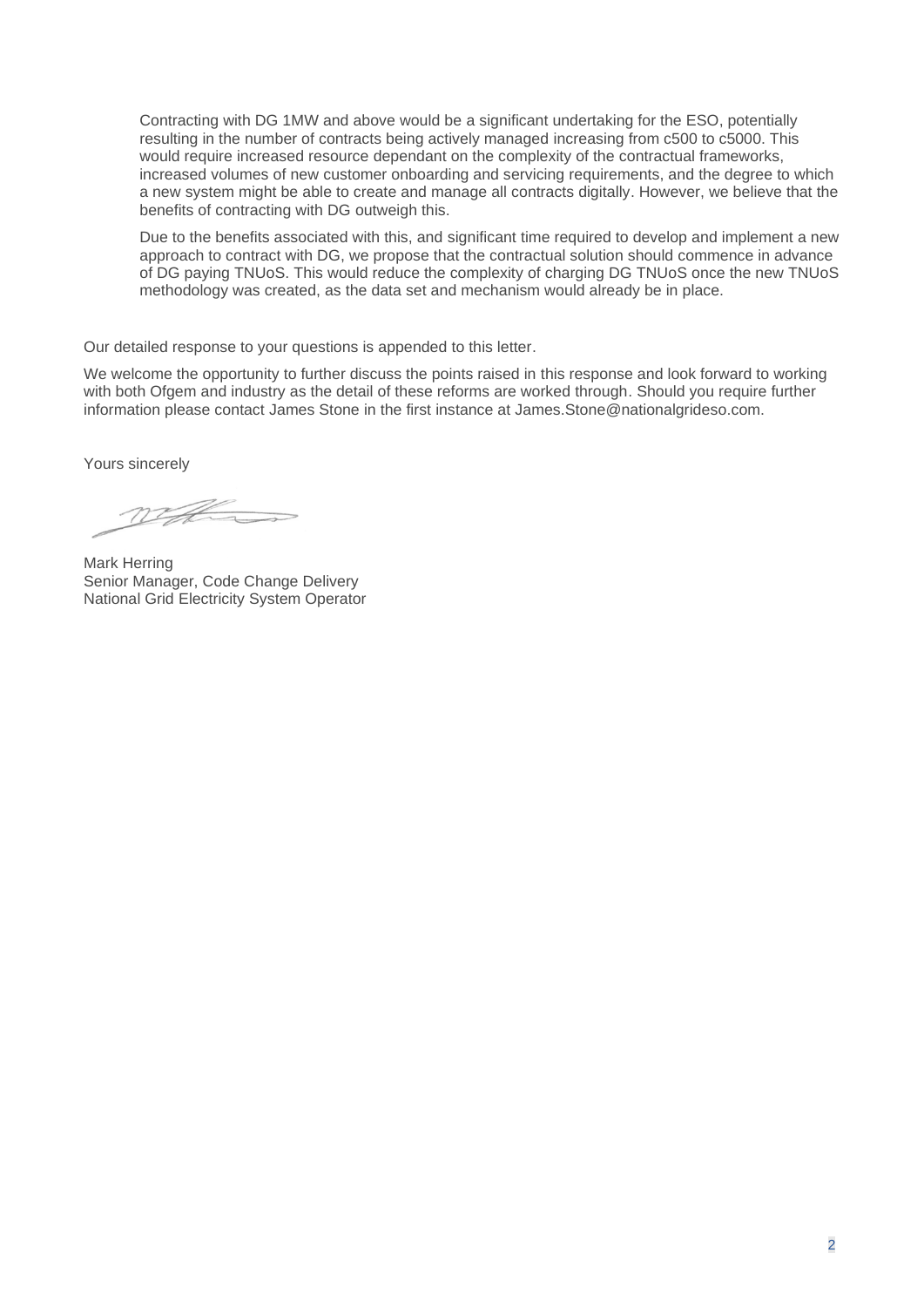## **Appendix**

## **Proposals for distribution connection charging (Section 3)**

**Question 3a: Do you agree with our proposals to remove the contribution to reinforcement for demand connections and reduce it for generation? Do you think there are any arguments for going further for generation under the current DUoS arrangements? Please explain why.**

On balance, we agree with the proposals in respect of changes to the connection charging boundary. Removing or reducing upfront costs would reduce barriers to entry for both demand and generation connections. This we believe, should reduce cancellations and encourage more connections at distribution which will help facilitate the transition to Net Zero.

However, reductions to risk and the upfront costs for those connecting at distribution will have an opposite and equal effect on the funding to be recovered by Distribution Network Operators (DNOs) for their network as it will now be a function of connection activity. This will increase Distribution Use of System (DUoS) charges for consumers but may also result in greater challenges for DNOs when fixing tariffs in advance. This is because they will need to account for more connections activity and the risks associated with the DNO investing, but the project not reaching completion for whatever reason. Ultimately, this may create further uncertainty for industry parties such as Suppliers in terms of forecasting, which may in turn result in them including additional risk premia within their tariffs.

Whilst renewable generation and storage will be key to Net Zero, we believe going any further with generation connections reforms than those already proposed could transfer too much risk to consumers. This is because evidence has shown that 'User Commitment' has acted as a suitable barrier by allowing efficient projects to connect whilst reducing the number of inefficient connections.

**Question 3b: What evidence do you have on the effectiveness of the current connection charging arrangements in being able to send a signal to users and what do you think will be the effect of our proposed changes? How does this vary between demand and generation connections?**

#### No comment.

**Question 3c: What are your views on the effectiveness of the current arrangements in facilitating the efficient development and investment in distribution networks? How might this change under our proposals where network companies are required to fund more of this work?**

We are unable to provide specific commentary on the effect of current arrangements on connections at distribution. However, from our experience operating the arrangements for transmission works, we believe the introduction of a shallower connection boundary has been successful in terms of promoting more efficient outcomes. Therefore, we believe a shallower approach being adopted at distribution would also promote more efficient investment in distribution networks. Currently for transmission, generation and storage connections use the 'User Commitment' arrangement which is a 'shallower' approach whilst demand connections use the 'Final Sums' arrangement which is a 'deep' approach. Anecdotally, the conversion rate (applications that result in connections) seems to be higher for generation connections compared to demand connections, however this is skewed by a very low volume of demand connections.

**Question 3d: Do you agree whether the need to provide connection customers with certainty of price reduces the potential for capacity to be provided through other means such as flexibility procurement? How might this change under our proposals?**

#### No comment.

**Question 3e: What are your views on whether we should retain the High Cost Cap? Is there a case for reviewing its interaction with the voltage rule if customers no longer contribute to reinforcement at the voltage level above the point of connection?** 

#### No comment.

**Question 3f: What are your views on the recovery of the costs associated with transmission that are triggered by a distribution connection? Does this need to be considered alongside wider charging reforms or could a change be made independently?** 

Currently, for users connecting at transmission any costs associated with sole-user transmission works are recovered over several years via a shallow connection charge. In some circumstances users connecting at transmission may incur no upfront costs to connect and only pay an application fee and the agreed securities. Whereas those connecting at distribution which trigger transmission works are charged these costs upfront as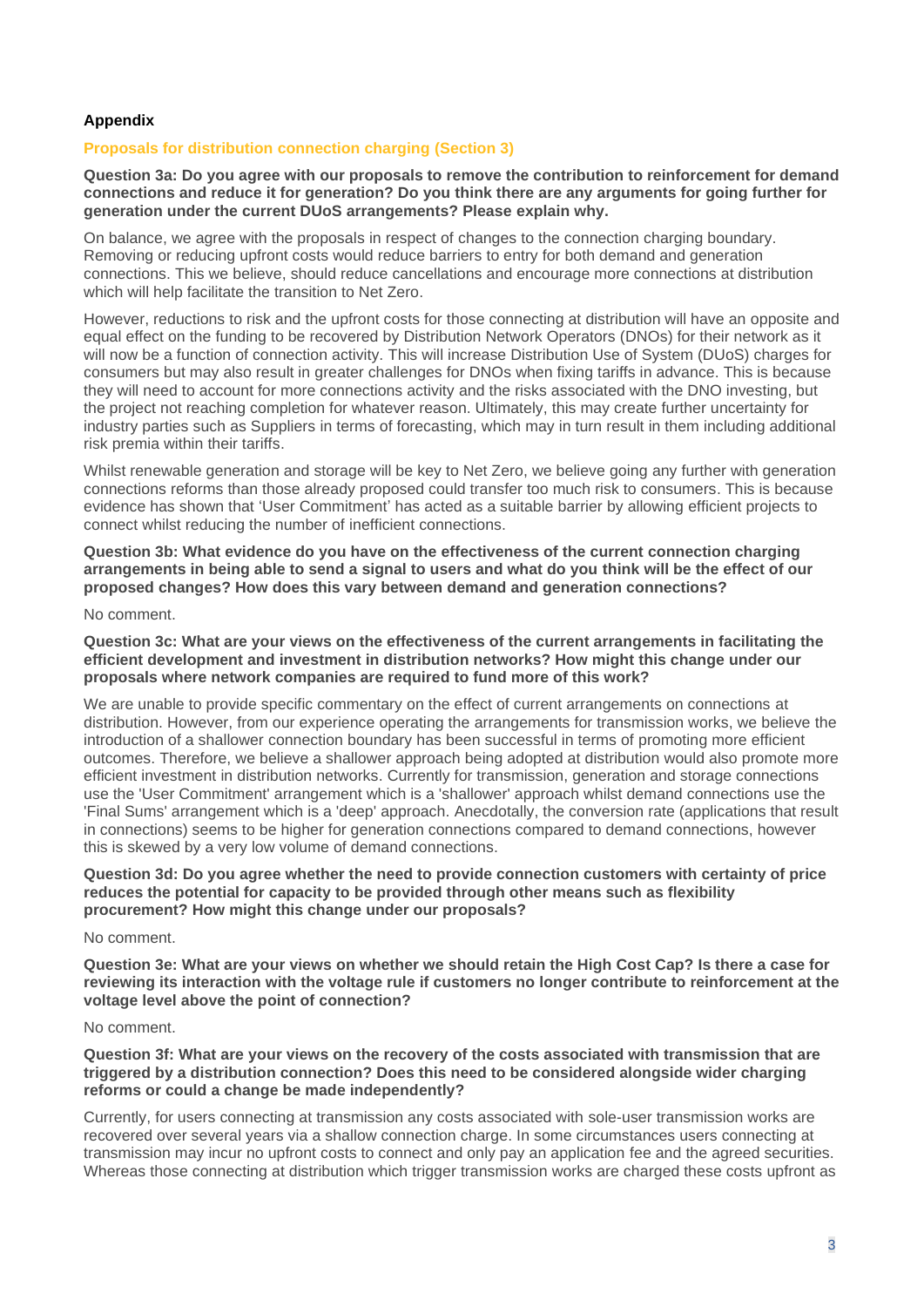part of the DNO connection charge. This differing treatment in terms of cost recovery is a significant barrier in some parts of the country and will continue to grow as an issue until it is resolved.

We believe it is a pragmatic solution to review this issue as part of a wider review of TNUoS charging. however, we are mindful of how long this review could take, especially as consideration of 'aggregated access rights' to the transmission system would need to be considered. For example, if the DNO has 800MW of embedded generation at a Grid Supply Point (GSP), does this mean reinforcement work needs to take place to accommodate all 800MW? It is not clear from the minded to position if Ofgem's view is that all generators =>1MW should contract with NGESO for 'firm' transmission access or not, whether this access should be retroactively applied (i.e. should this proposal apply to all parties who are currently contracted on a 'non-firm' basis), or how parties are upgraded from 'non-firm' to 'firm' connections (if that is the intent).

This view of 'aggregated access rights' will directly affect the volume and therefore value of works needed (on the transmission system as a result of distribution projects) as will any sharing between DUoS- and TNUoSliable parties. There will also be interactions with the Connect and Manage regime (which is used to determine if works must be completed before a party can connect – i.e. how firm the connection is) which will need to be considered as it could result in inconsistent treatment between Transmission and Distribution connected parties.

We believe this review would therefore need to find an appropriate mechanism to determine the 'correct' amount of reinforcement required (on the transmission system as a result of distribution connected projects) and an appropriate sharing mechanism. Especially as some reinforcement on the transmission system may be driven by demand connections on the distribution system who (based on our reading of the minded to decision) will not face these reinforcement costs.

## **Question 3g: What are your views on the likelihood of inefficient investment under our proposals (e.g., an increase in project cancellations after some investment has been made)? What are the arguments for and against further considering introducing liabilities and securities to mitigate this risk?**

Whilst introducing liabilities and securities may create a barrier to entry, we do believe that without any form of securitisation there is a significant risk of stranded reinforcement on both the transmission and distribution systems. We consider that the mechanism by which any value of liabilities is determined will be key in order to strike the right balance between removing barriers and reducing consumers' exposure to inappropriate levels of risk. We believe lessons can be learned from the 'User Commitment' approach at transmission to ensure this balance is achieved and its current implementation to distributed generation via User Commitment and the associated CUSC modifications (CMP192 and CMP223). For example, ensuring sites are only liable for the proportion of the works they would use and a securitisation approach to this liability which reflects the likelihood of the works being stranded. This also needs to be considered against how any works are paid for and the timing of such payments i.e. customers could then choose the payment plan/securitisation approach which is best suited for their project.

**Question 3h: What are your views on whether the interactions between our connection reforms and the ECCRs must be resolved before we are able to implement our proposed reforms? How do you factor in the effects of the ECCRs (if at all) into decision making, given the levels of uncertainty around subsequent connectee(s)? What suggestions do you have to make our policy and the ECCRs work together most efficiently?**

### No comment.

### **Proposals for definition and choice of access rights (Section 4)**

#### **Question 4a: Do you agree with our proposal to introduce better defined non-firm access choices at distribution? Do you have comments on their proposed design?**

We agree with the proposal to introduce better defined non-firm access choice at distribution. At present, transmission generators agree and pay for a level of Transmission Entry Capacity (TEC). This provides them with a level of firm access to the system which is clearly defined. We consider that better defining non-firm access choices at distribution would further align with those arrangements already in place for transmission. It would also provide certainty to users by allowing them to more easily agree a level of access that meets their needs which may encourage more connections. Having clearly defined access rights may also provide wider benefits in terms of network planning and more efficient use of the system.

We support the proposed design to define new non-firm access arrangements in relation to the percentage that users are willing to be curtailed. We consider this would be easily understood by users and clearly set out when and how much they may be curtailed. This would also protect them from the risk of DNOs exceeding the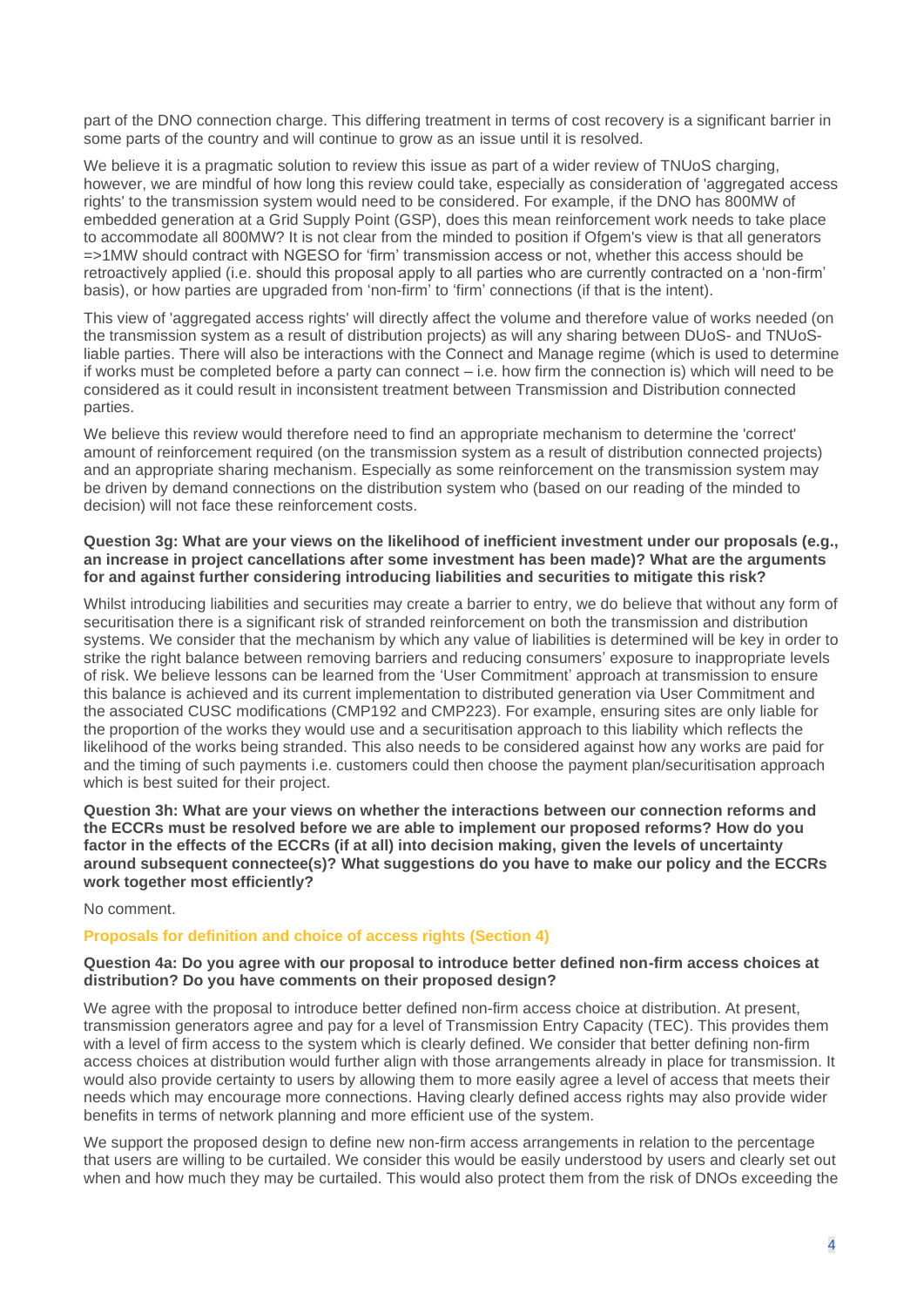agreed level of curtailment and clearly set out what compensation a user would be liable for should those levels be exceeded. We are mindful however, that when a user is curtailed at distribution, they would also no longer have access at transmission. Therefore, we consider that any compensation mechanism relating to DNOs exceeding curtailment levels should not automatically make a distribution generator liable for compensation via the Connection and Use of System Code (CUSC). Rather any compensation should be payable by the DNO only.

In addition, any proposed design would need to consider a process for dealing with exceptional circumstances. For example, how would an emergency (driven by a need at transmission or distribution), whereby distribution connected users were required to operate outside of their agreed access terms be managed. There would also need to be clear processes for how the DNOs would manage and implement any new non-firm access choices to ensure that DNO operations were not negatively impacted.

Furthermore, we consider that additional work is required to confirm if the intent is that when agreeing nonfirm access rights, the agreed capacity is to be the same as Transmission Entry Capacity (TEC), or a different form is to be used when defining users' access to the transmission system.

## **Question 4b: Do you agree with our proposal to introduce new time-profiled access choices at distribution? Do you have any comments on their proposed design?**

We agree with the proposal to introduce new time-profiled access choices at distribution. As with the non-firm access choice proposals we consider the introduction of time-profiled access will provide certainty to users around when they can or cannot use the system. It will also allow them to more easily agree a level of access that meets their needs. This should encourage more efficient use of the system, allowing users to profile their access rights to move away from the network peak as well as better use of spare capacity on the network during off peak periods. This will potentially reduce and/or delay the need (and associated costs) for system development and reinforcement. We appreciate however, that this approach may not be suitable for all users.

We support the proposed design to define time-profiled access choices in relation to the percentage of a user's total access rights that are time profiled. We consider that this is consistent with the proposed approach for non-firm access choices at distribution and one which can be easily understood by users. It will also provide greater certainty in advance around when they will be able to import and export onto the network. However, we are mindful that new time-profiled access choices may create significant challenges for DNOs particularly in relation to changes to their systems to allow for greater network monitoring, as well as how any enforcement would be managed for non-compliance should users exceed their agreed access rights.

Furthermore, we consider that any time-profiled access reforms should only be introduced once a full assessment of the operational impacts at transmission has been undertaken, for example certain access rights choices may work well at distribution but could potentially have unintended consequences in terms of managing constraints at transmission and distribution boundary points.

### **Question 4c: Can you identify any benefits to shared access rights that we have not considered, which could impact likely take-up?**

We have not identified any further benefits in relation to shared access rights than those already considered.

### **Question 4d: Do you have any comment on our proposed choice about how to reflect access rights in charges (i.e. connection and/or distribution use of system charges)?**

We believe that reflecting non-firm access rights via connection charges would be appropriate given that there is a risk that DUoS charges inherently involve a degree of averaging in their calculation methodology which may potentially weaken any intended signals for users. However, any non-firm access rights charge design would need to consider how changes to a user's access over time would work in practice i.e. should a user wish to alter their level of non-firm access how would this be subsequently reflected via the connection charge.

Although it is still unclear around how access rights translate into charges in practice, we do support in principle, the proposal to reflect time-profiled access rights via use of system charges. The use of capacity charges that vary by time periods would be an appropriate methodology which would provide signals to users reflecting the effect their actions have on the system at specific periods. It should be noted however, that any time-profiled charge design would need to have adequate controls put in place to limit the opportunity for gaming in relation to price signals. For example, if charges for users were to be calculated using a user's prior year average usage, load factor or access value, then it could be possible for some users to intentionally change their behaviour within a charging year in order to affect future liabilities.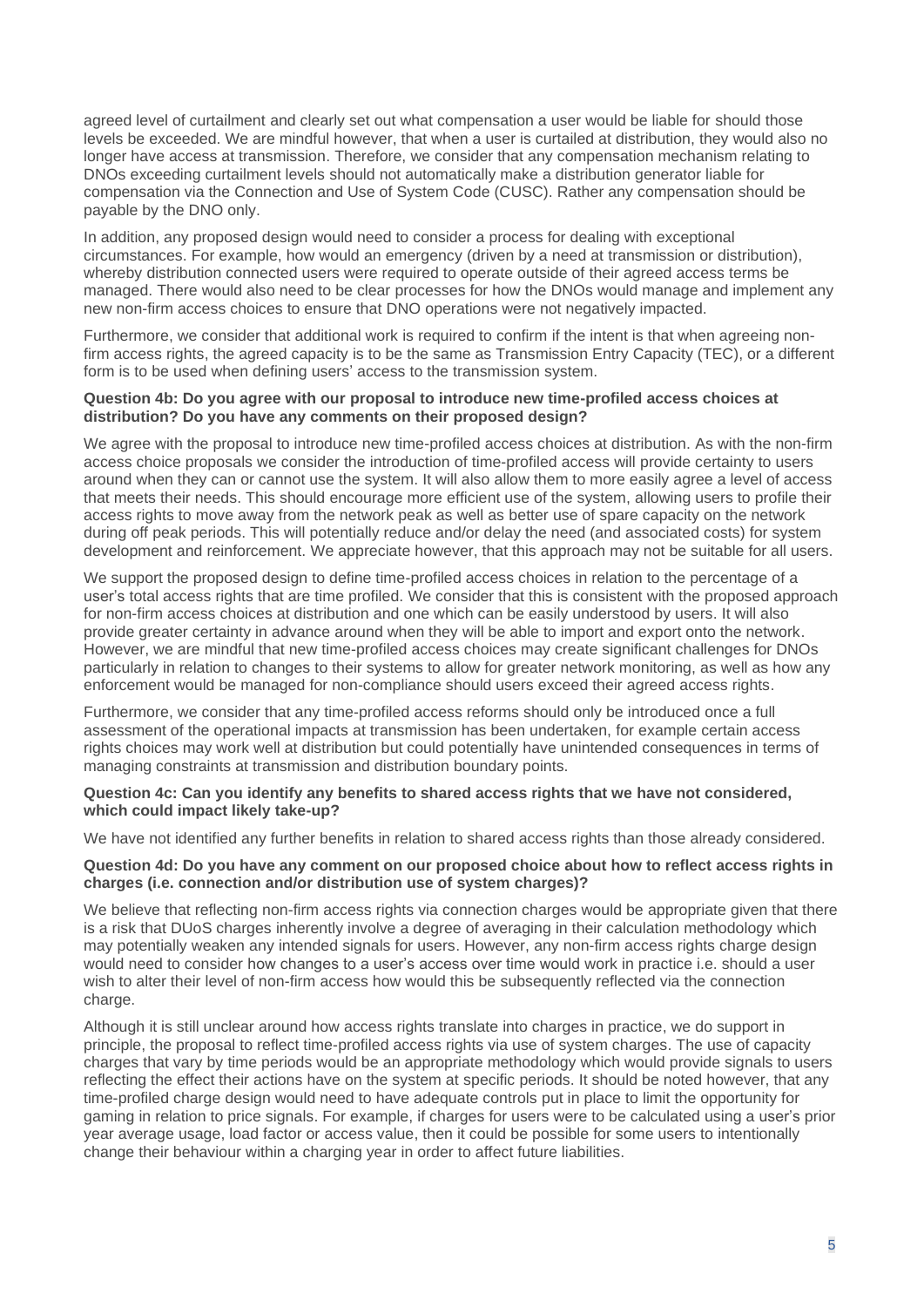It is worth highlighting however, that treating non-firm and time-profiled access differently in charges (i.e. one via connection and the other via use of system charges) could provide an additional level of complexity for users when looking to understand the best approach for them to take.

# **Question 4e: Do you have any comment on our proposal to not prioritise the introduction of new transmission access choices as part of this Significant Code Review?**

We support the proposal to not prioritise the introduction of new transmission access choices as part of this review. Current transmission arrangements ensure that through agreeing a level of Transmission Entry Capacity (TEC) and paying transmission charges, users are provided a level of firm access to the system. These arrangements already provide a level of certainty on the circumstances by which a user may be curtailed and limits on the extent to that curtailment. As such, users have clarity of when they will or will not be able to use the transmission system.

The introduction of new transmission access choices relating to time-profiled access should also not be prioritised. We do not consider there to be any apparent additional flexibility benefits of introducing time of use transmission access reforms. In addition, it should be noted that recent transmission stakeholder feedback via challenge groups suggests that time-profiled access is not a viable option, particularly for some renewables generators such as windfarms.

However, we are mindful that this should be kept under review as changes to stakeholder or system requirements may necessitate the need for new transmission access choices. We are therefore happy to work with industry to consider any improvements that could be made in terms of transmission access when there is evidence to demonstrate there is a need to do so.

# **Question 4f: Do you have views on how access rights should be standardised across DNOs?**

We consider that codification would be an appropriate method to facilitate standardised access rights across DNOs. It is important that access rights are consistent across GB and that they provide transparency, a common understanding, and clarity for those affected parties. Implementing a single approach across DNOs would also be more efficient and would be beneficial for those generators who hold portfolios which span across several DNO regions. It would also allow for easier alignment with those arrangements at transmission.

# **Question 4g: Do you have any views on our proposed timescale of 1 April 2023 implementation?**

We agree that the proposed access rights reforms to introduce better defined non-firm and new time-profiled access choices should be implemented for April 2023. This is because the new arrangements will provide clarity on choices for those connected at distribution. It will also allow for a more dynamic and flexible system and provide DNOs further flexibility in terms of connection offerings which will ultimately facilitate more connections. However, we are mindful that these access reforms should only be implemented once a full assessment of the operational impacts for DNOs and the wider network has been undertaken. This is because we consider that the introduction of such reforms may lead to sudden changes in user behaviours. This could potentially impact the local network's ability to cope which may subsequently impact the interface between the distribution and transmission networks. We are also of the opinion that the timing of access rights reforms should be co-ordinated and align with any DSO flexibility market design.

# **Proposals for TNUoS charging for Small Distributed Generation (Section 5)**

## **Question 5a: Do you have any evidence that SDG does not contribute to flows in the same way as large generation and, therefore, should not be charged on a consistent basis?**

We are of the opinion that SDG do in fact contribute to flows in the same way as larger transmission generation. All generators use the transmission system in one form or another to a degree. Despite contracts being in place for distribution / transmission only or for both, current will flow across the GB system from the point of generation to demand centres in accordance with physical laws.

There are three potentially more tangible examples of DG using transmission:

- Stability In the unlikely event where full system restoration is required, SDG will rely on the transmission system to re-power.
- Power Purchase Agreements (PPA) SDG could sell their power to another user, this may be in a different location i.e. not possible without the transmission system.
- Exporting Grid Supply Points (GSPs) Historically, capacities of SDG netted off demand imports at the same GSP. However, over recent years due to the increased volume of distribution connected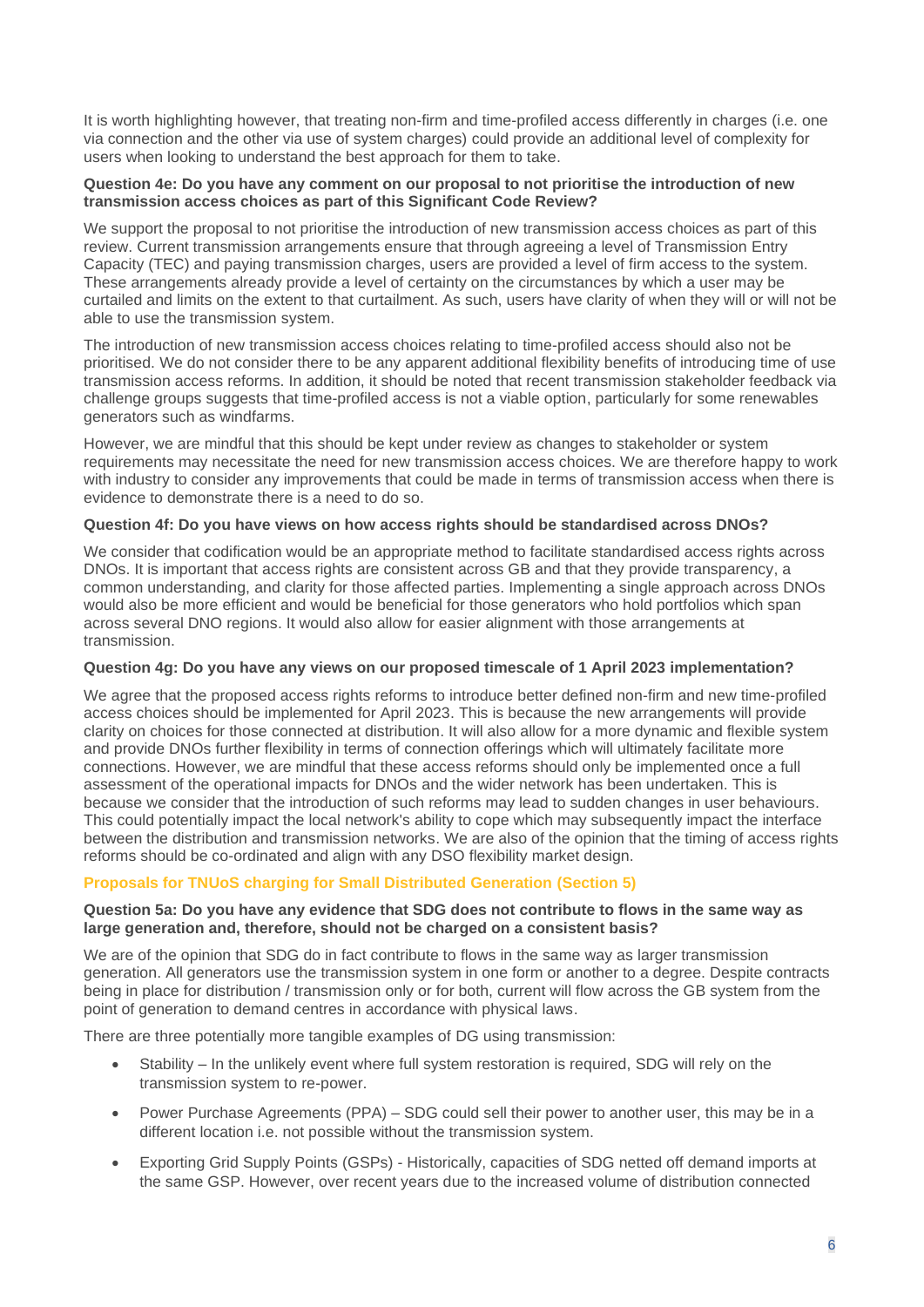generation, there have been instances (as set out in the ESO cost drivers report and detailed as part of Ofgem's Embedded Benefits Review) where exported power can exceed local demand which means there is a negative draw on the system and GSPs can export onto the transmission system. This clearly highlights the usage of the transmission system and contribution to flows by SDG in the same way as larger generation and as such we consider SDG should be charged on a consistent basis with that of larger generation.

## **Question 5b: Do you agree with our threshold for applying TNUoS generation charges of 1MW? If not, what would be a better threshold and why?**

We agree that the proposed 1MW threshold for applying TNUoS generation charges would be appropriate. This is because adopting this for charging purposes would align with existing thresholds currently used for planning purposes and participation in balancing services markets. It should be noted however, as with any threshold, there could be opportunities for gaming.

Our assumption is that the 1MW threshold is being introduced at an individual generator level, rather than at an aggregated level. It would be helpful for Ofgem to confirm this understanding.

In order to apply TNUoS generation charges there will be a requirement, dependent on the final decision in terms of administrative arrangements, to identify and agree a level of capacity or Transmission Entry Capacity (TEC) for generators (see response to question 5f for further detail). To do this and charge all generation above 1MW would be a significant amount of work, which would inevitably come at a cost, but as stated in our cover letter we consider the benefits in doing so outweigh this. However, we consider that to go further and include any SDG below the proposed 1MW threshold would be neither practical nor proportionate when considered against any potential benefits.

In addition, the DNOs via the DNO System Wide Resource Register (SWRR) already provide visibility of all generation above 1MW connected to the distribution network. This data could potentially be adopted for use within the existing transport model to set tariffs as well as invoice the relevant parties without the need for a new data set to be created from scratch. However, we believe that at present this data set may require some additional information (for example Grid Supply Point data) and further improvements to ensure it is robust enough to be used for tariff setting and/or invoicing purposes. There will also need to be consideration in terms of potentially setting up new industry data flows to accommodate this change.

## **Question 5c: Do you have any evidence that distribution connected generation at a grid supply point has a different impact than directly connected generation?**

We have no evidence to suggest that from a network power flows' perspective, distribution connected generation at a Grid Supply Point (GSP) has a different impact to that of directly connected transmission generation. We consider that exports from the same location at the same time will have the same impact regardless of whether they are from a transmission or distribution connected party.

## **Question 5d: Do you have a preference for one of our options for addressing the local charging distortion? If so, please indicate which option and provide your views on pros and cons. Are there any options we have missed?**

We are of the opinion that the option to maintain current classification of wider/local assets, specifically the classification of Main Interconnected Transmission System (MITS) nodes within the Connection and Use of System Code (CUSC) would not be appropriate when considering remote island links. The current MITS node definition may lead to multiple "wider networks" being connected via a local asset (local to specific generators) only, which undermines the principle of TNUoS local charging arrangements.

We consider that in principle the remote island links are "widely shared local" assets. Therefore, the option to amend the CUSC to treat all remote island links as wider assets, meaning such assets connecting to the MITS node are then captured under wider charges, would be preferable. However, we are also aware that some of the current wider charging principles may not be suitable for remote island links and believe that these principles need to be reviewed. In order to avoid any change over change, and associated "change fatigue", we consider that addressing this local charging distortion as part of a wider review of the TNUoS methodology to be a prudent approach.

It should be noted however, that a wider review would be a significant piece of work and any outcome may not be known for some time. Given that there are remote island links which are already under construction, with others planning to move to construction phase in the foreseeable future (subject to meeting certain criteria), we would support the consideration of transitional arrangements for remote island projects.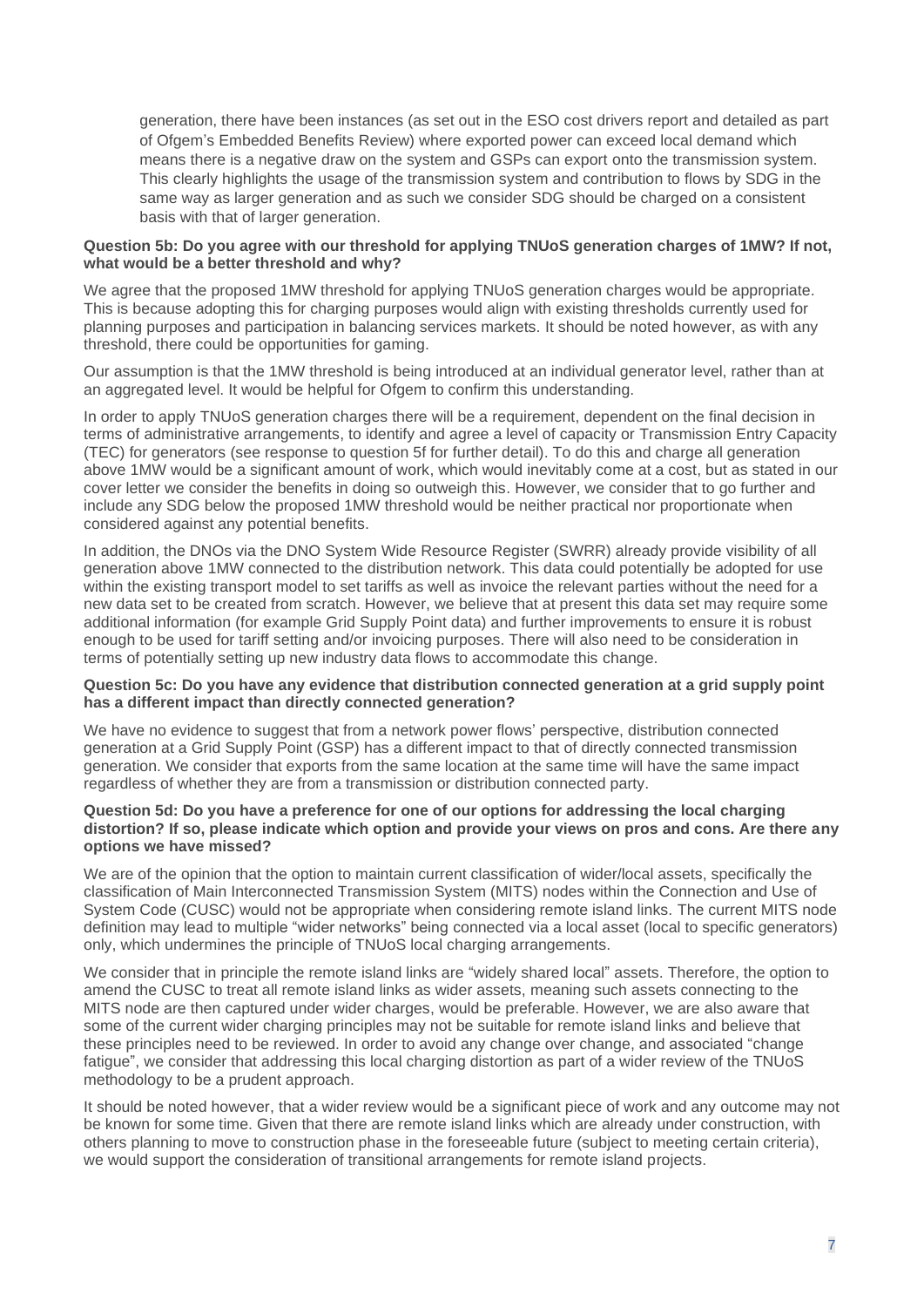### **Question 5e: Do you support our position that we should consider transitional arrangements? If so, do you have a preferred option and evidence to support the benefits or risks associated with each option?**

We consider that delaying implementation of TNUoS charges for SDG would be of most value in terms of any reform to TNUoS arrangements and believe that this should be considered further as part of a wider review of the future role of transmission charging. However, we consider that such a delay should not automatically mean a delay to SDG agreeing contractual arrangements for access rights. We believe that agreeing access in advance of the introduction of TNUoS charging would provide system wide benefits in terms of improved ESO visibility of distribution-connected assets and increased system flexibility. It would also enhance the data relating to SDG which could be used to create an accurate and robust charging base in advance of TNUoS charges being levied on SDGs. It may also, dependant on the design of the contractual arrangements, encourage a larger number of SDG to actively participate (either directly or via updates to virtual Lead Party (VLP) arrangements) in balancing markets which could potentially increase competition.

Our concern with no transitional arrangements is that implementing changes to charge SDG TNUoS would not provide them with enough time to reflect any cost movements in their commercial arrangements and may, in some circumstances, mean plants seek to close due to no longer being financially viable. In addition, dependent on the final decision, the ESO may be required to invoice all SDG directly. This would be a significant change from current arrangements and a later implementation date would allow sufficient time for any required changes to be implemented.

We are of the opinion that a grandfathering approach, whereby charging liabilities differ between subsets or groups of distribution connected generators could also be, by its very nature, considered discriminatory treatment, and therefore would not be appropriate.

**Question 5f: Have we identified all the options for administering TNUoS generation charges for SDG? If not, what options have we missed, and why would they be preferable to those we have identified? Can you provide any evidence regarding the implications of the different administrative options for your business?** 

We believe that the arrangements for contracting with SDG and invoicing TNUoS generation charges should be considered separately.

# Contracting with SDG

Although requiring large scale transformation of some of the ESO's core processes and IT systems (i.e. connections and balancing markets), which would inevitably come at a cost, our preference is for the ESO to enter into contractual arrangements directly with all SDG above 1MW. The benefits of which are further detailed within our cover letter, and reflect the role of visibility of data in enabling Net Zero

We believe that any contractual solution must give the ESO full visibility of SDG and ensure that associated data is accurate and reliable as this will be used as the basis for allocating capacity and levying TNUoS charges. As a minimum this should include connected capacity, associated GSP, load factor and technology type. We think that the regulatory and technical obligations should be reviewed to determine if they should be applicable to all SDG above 1MW, reducing requirements wherever possible. The contractual arrangement should also give SDG the option to participate in the Balancing Mechanism (BM) and other market services (either directly or via updates to Virtual Lead Party (VLP) arrangements). Any future arrangements will need to consider how this coordinates appropriately with already established third party market platforms and existing DSO flexibility platforms.

We consider that the principles we have outlined would provide ESO better visibility of SDG (with consequential system flexibility and operability benefits) and would also allow SDG the opportunity to offset any potential introduction of TNUoS costs by revenue stacking through participation in market services. Furthermore, it could also lead to better alignment within the industry by potentially removing the differences in terms of obligations between Central Volume Allocation (CVA) and Supplier Volume Alllocation (SVA) metering systems.

Our understanding is that the commercial contract is a mechanism to allow SDG formal access to the Transmission system and to agree capacity. The need to allocate capacity, for access and charging, to an increased number of parties, including those that are already connected to the distribution system, will impact on the whole connections process (ESO, TOs and generators), both for new and existing parties. Further work is needed to confirm if the intent is for agreed capacity to be the same as Transmission Entry Capacity (TEC), or a different form.